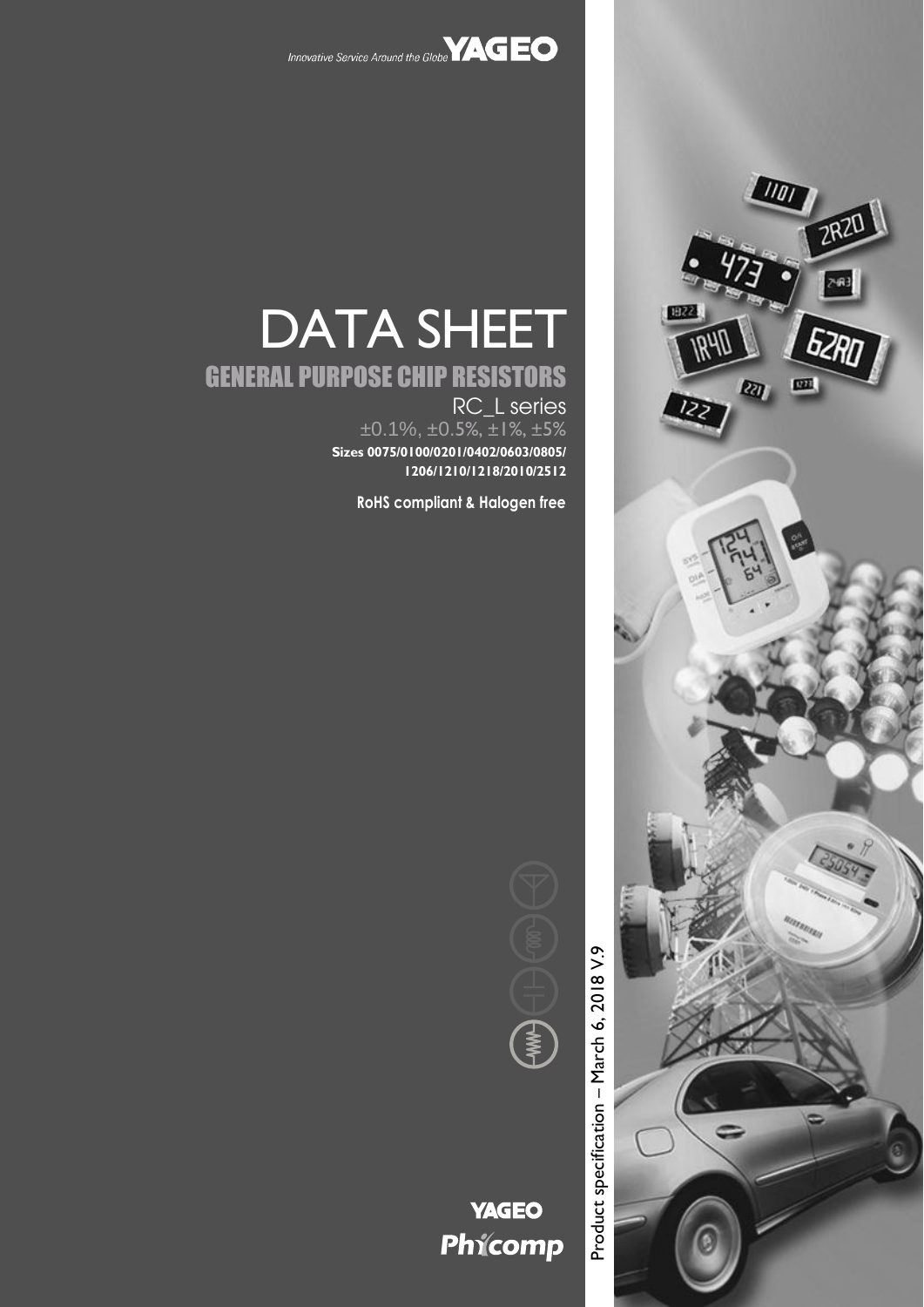Chip Resistor Surface Mount

<sup>10</sup> RC\_L SERIES **0075 to 2512**

**SCOPE** 

This specification describes RC series chip resistors with lead free terminations made by thick film process.

#### **APPLICATIONS**

All general purpose application

#### FEATURES

- Halogen Free Epoxy
- RoHS compliant
	- Products with lead free terminations meet RoHS requirements
	- Pb-glass contained in electrodes, resistors element and glass are exempted by RoHS
- Reducing environmentally hazardous wastes
- High component and equipment reliability
- Saving of PCB space
- None forbidden-materials used in products/production

#### ORDERING INFORMATION - GLOBAL PART NUMBER

Global part numbers are identified by the series, size, tolerance, packing type, temperature coefficient, taping reel and resistance value.

#### **GLOBAL PART NUMBER**

#### **RC XXXX X X X XX XXXX L**

(1) (2) (3) (4) (5) (6) (7)

#### (1) SIZE

0075/0100/0201/0402/0603/0805/1206/1210/1218/2010/2512

#### (2) TOLERANCE

 $B = \pm 0.1\%$ 

```
D = \pm 0.5%
```

```
F = \pm 1.0\%
```
 $J = \pm 5.0\%$  (for jumper ordering, use code of J)

#### (3) PACKAGING TYPE

- $R =$  Paper taping reel
- $K =$  Embossed taping reel
- $S = ESD$  safe reel (0075/0100 only)

#### (4) TEMPERATURE COEFFICIENT OF RESISTANCE

 $-$  = Based on spec.

#### (5) TAPING REEL

- 07= 7 inch dia. Reel
- 10=10 inch dia. Reel
- 13=13 inch dia. Reel
- $7W = 7$  inch dia. Reel &  $2 \times$  standard power
- $7N = 7$  inch dia. Reel, ESD safe reel (0075/0100 only)

 $3W = 13$  inch dia. Reel &  $2 \times$  standard power

#### (6) RESISTANCE VALUE

There are 2~4 digits indicated the resistance value. Letter R/K/M is decimal point

Example: 97R6 = 97.6 $Ω$ 

 $9K76 = 9760Ω$ 

1M = 1,000,000Ω

#### (7) DEFAULT CODE

Letter L is the system default code for ordering only.<sup>(Note)</sup>

#### **ORDERING EXAMPLE**

The ordering code for a RC0402 0.0625W chip resistor value 100KΩwith

±5% tolerance, supplied in 7-inch tape reel of 10,000 units per reel is: RC0402JR-07100KL.

#### **NOTE**

- 1. All our RSMD products meet RoHS compliant and Halogen Free. "LFP" of the internal 2D reel label mentions "Lead Free Process".
- 2. On customized label, "LFP" or specific symbol can be printed.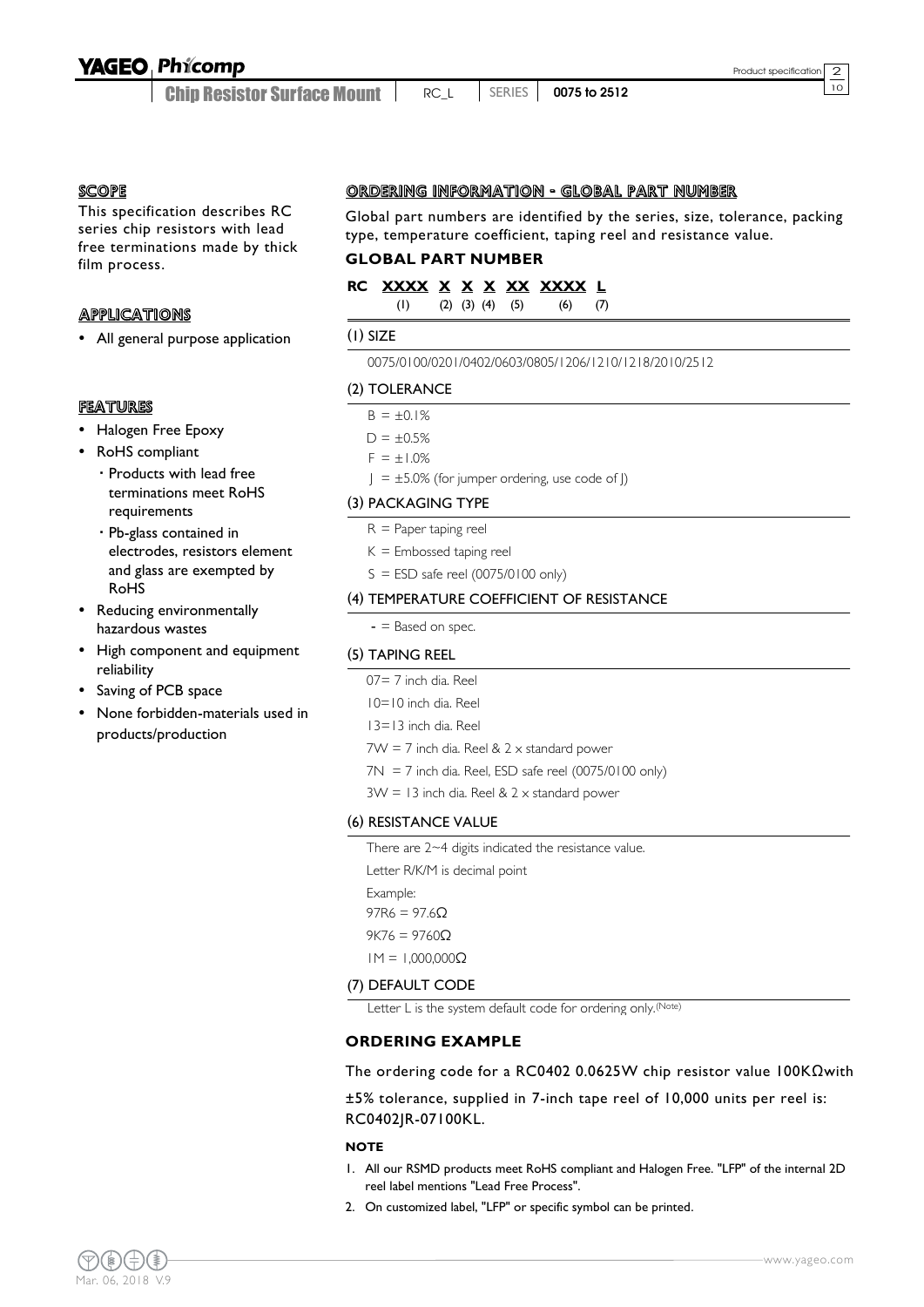

Fig. 6 Value =  $10 KΩ$ 

5%, E24 series : 3 digits First two digits for significant figure and 3rd digit for number of zeros

RC1218



E-24 series: 3 digits, ±5% First two digits for significant figure and 3rd digit for number of zeros



Both E-24 and E-96 series: 4 digits, ±1% & ±0.5% First three digits for significant figure and 4th digit for number of zeros

For further marking information, please see special data sheet "Chip resistors marking".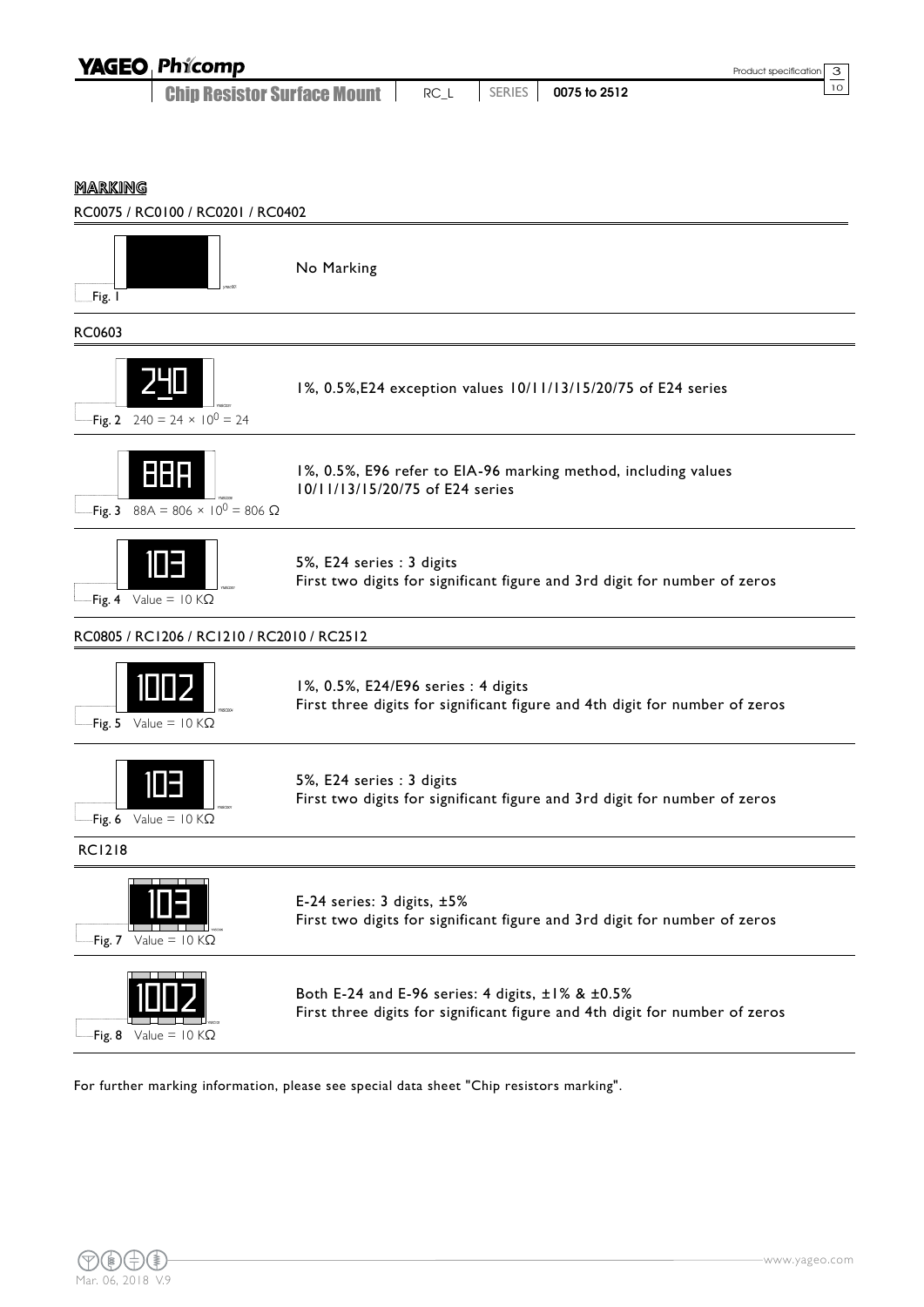Chip Resistor Surface Mount

<sup>10</sup> RC\_L SERIES **0075 to 2512**

#### CONSTRUCTION

The resistor is constructed on top of a high-grade ceramic body. Internal metal electrodes are added on each end to make the contacts to the thick film resistive element. The composition of the resistive element is a noble metal imbedded into a glass and covered by a second glass to prevent environmental influences. The resistor is laser trimmed to the rated resistance value. The resistor is covered with a protective epoxy coat, finally the two external terminations (matte tin on Ni-barrier) are added, as shown in Fig.9.

#### **Outlines**



#### **DIMENSION**

#### Table 1

| <b>TYPE</b>   | $L$ (mm)        | $W$ (mm)        | $H$ (mm)        | $I_1$ (mm)      | $I_2$ (mm)      |
|---------------|-----------------|-----------------|-----------------|-----------------|-----------------|
| <b>RC0075</b> | $0.30 \pm 0.01$ | $0.15 \pm 0.01$ | $0.10 \pm 0.01$ | $0.08 + 0.03$   | $0.08 \pm 0.03$ |
| <b>RC0100</b> | $0.40 \pm 0.02$ | $0.20 + 0.02$   | $0.13 \pm 0.02$ | $0.10 \pm 0.03$ | $0.10 \pm 0.03$ |
| <b>RC0201</b> | $0.60 + 0.03$   | $0.30 + 0.03$   | $0.23 \pm 0.03$ | $0.10 + 0.05$   | $0.15 \pm 0.05$ |
| <b>RC0402</b> | $1.00 \pm 0.05$ | $0.50 + 0.05$   | $0.35 \pm 0.05$ | $0.20 \pm 0.10$ | $0.25 \pm 0.10$ |
| RC0603        | $1.60 \pm 0.10$ | $0.80 + 0.10$   | $0.45 \pm 0.10$ | $0.25 \pm 0.15$ | $0.25 \pm 0.15$ |
| <b>RC0805</b> | $2.00 \pm 0.10$ | $1.25 \pm 0.10$ | $0.50 \pm 0.10$ | $0.35 \pm 0.20$ | $0.35 \pm 0.20$ |
| <b>RC1206</b> | $3.10 \pm 0.10$ | $1.60 \pm 0.10$ | $0.55 \pm 0.10$ | $0.45 \pm 0.20$ | $0.40 + 0.20$   |
| <b>RC1210</b> | $3.10 \pm 0.10$ | $2.60 \pm 0.15$ | $0.55 \pm 0.10$ | $0.45 \pm 0.15$ | $0.50 + 0.20$   |
| <b>RC1218</b> | $3.10 \pm 0.10$ | $4.60 \pm 0.10$ | $0.55 \pm 0.10$ | $0.45 \pm 0.20$ | $0.40 + 0.20$   |
| RC2010        | $5.00 \pm 0.10$ | $2.50 \pm 0.15$ | $0.55 \pm 0.10$ | $0.45 \pm 0.15$ | $0.50 + 0.20$   |
| <b>RC2512</b> | $6.35 \pm 0.10$ | $3.10 \pm 0.15$ | $0.55 \pm 0.10$ | $0.60 + 0.20$   | $0.50 + 0.20$   |

#### ELECTRICAL CHARACTERISTICS

| ап<br>٧ |  |
|---------|--|
|---------|--|

| <b>CHARAC-</b><br><b>TERISTICS</b> | <b>POWER</b> | <b>OPERATING</b><br>TEMPERATURE<br><b>RANGE</b> | <b>MAXIMUM</b><br><b>WORKING</b><br><b>VOLTAGE</b> | <b>MAXIMUM</b><br><b>OVERLOAD</b><br><b>VOLTAGE</b> | <b>DIELECTRIC</b><br><b>WITHSTANDING</b><br><b>VOLTAGE</b> | <b>RESISTANCE</b><br><b>RANGE</b>                                                   | TEMPERATURE<br><b>COEFFICIENT</b>                                                                                                                                                                                          | <b>JUMPER</b><br><b>CRITERIA</b>                             |
|------------------------------------|--------------|-------------------------------------------------|----------------------------------------------------|-----------------------------------------------------|------------------------------------------------------------|-------------------------------------------------------------------------------------|----------------------------------------------------------------------------------------------------------------------------------------------------------------------------------------------------------------------------|--------------------------------------------------------------|
| <b>RC0075</b>                      | $1/50$ W     | $-55^{\circ}$ C to 125 $^{\circ}$ C             | 10V                                                | 25V                                                 | 25V                                                        | 5% (E24)<br>10Ω≦R≦1MΩ<br>I% (E24/E96)<br>10Ω ≤ R ≤ 1MΩ<br>$ $ umper<50m $\Omega$    | $10Ω$ $≤$ R<100Ω<br>-200~+600ppm°C<br>100Ω≦R≦1MΩ<br>$±200$ ppm $°C$                                                                                                                                                        | <b>Rated Current</b><br>0.5A<br>Maximum<br>Current<br>$A$ 0. |
| RC0100                             | $1/32$ W     | $-55^{\circ}$ C to 125 $^{\circ}$ C             | 15V                                                | 30V                                                 | 30V                                                        | 5% (E24)<br>IΩ≦R≦22MΩ<br>I% (E24/E96)<br>ΙΩ≦R≦Ι0ΜΩ<br>0.5% (E24/E96)<br>33Ω≦R≦470KΩ | $I\Omega \leq R < I\ 0\Omega$<br>-200~+600ppm°C<br>$10Ω ≤ R < 100Ω$ :<br>$\pm 300$ ppm/°C<br>$100Ω ≤ R ≤ 10MΩ$ :<br>$±200$ ppm/ $°C$<br>$ $ umper<50m $\Omega$   0M $\Omega$ < R $\leq$ 22M $\Omega$ :<br>$±250$ ppm/ $°C$ | <b>Rated Current</b><br>0.5A<br>Maximum<br>Current<br>$A$ 0. |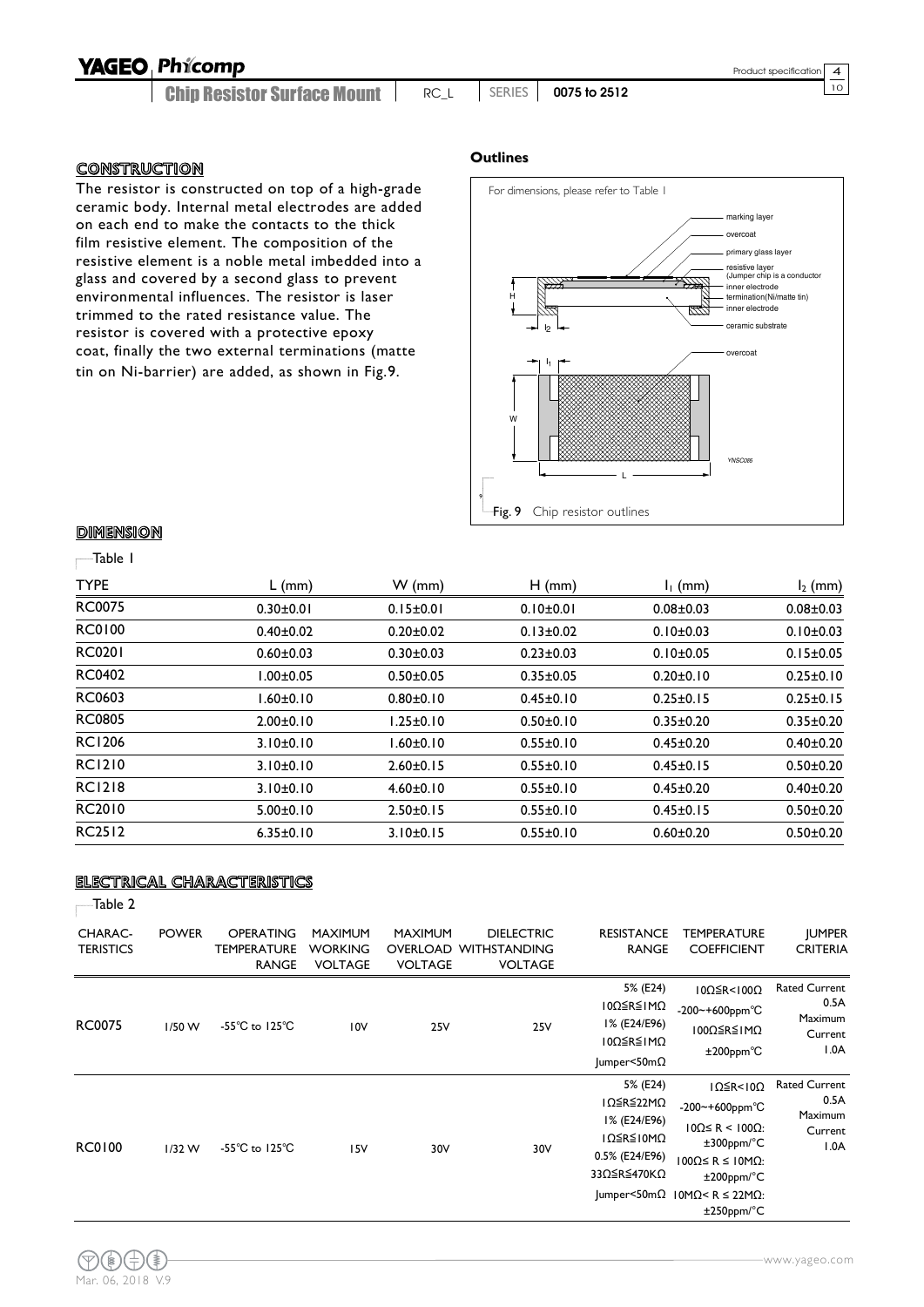| <b>YAGEO Phicomp</b>               |      |          |              | Product specification 5 |  |
|------------------------------------|------|----------|--------------|-------------------------|--|
| <b>Chip Resistor Surface Mount</b> | RC L | SERIES I | 0075 to 2512 |                         |  |

 $\overline{\phantom{a}}$ Table 2

| <b>CHARAC-</b><br><b>TERISTICS</b> | <b>POWER</b> | OPERATING<br><b>TEMPERATURE</b><br><b>RANGE</b> | <b>MAXIMUM</b><br>WORKING<br><b>VOLTAGE</b> | <b>MAXIMUM</b><br><b>VOLTAGE</b> | <b>DIELECTRIC</b><br>OVERLOAD WITHSTANDING<br><b>VOLTAGE</b> | <b>RESISTANCE</b><br><b>RANGE</b>                                                                                                         | TEMPERATURE<br><b>COEFFICIENT</b>                                                                                                                                                  | <b>JUMPER</b><br><b>CRITERIA</b>                           |
|------------------------------------|--------------|-------------------------------------------------|---------------------------------------------|----------------------------------|--------------------------------------------------------------|-------------------------------------------------------------------------------------------------------------------------------------------|------------------------------------------------------------------------------------------------------------------------------------------------------------------------------------|------------------------------------------------------------|
| <b>RC0201</b>                      | $1/20$ W     | $-55^{\circ}$ C to 125 $^{\circ}$ C             | 25V                                         | 50V                              | 50V                                                          | 5% (E24)<br>ΙΩ≦R≦Ι0ΜΩ<br>I% (E24/E96)<br>ΙΩ≦R≦Ι0ΜΩ<br>0.1%, 0.5% (E24/E96)<br>10Ω≦R≦IMΩ<br>Jumper<50mΩ                                    | $I\Omega \leq R \leq I\ 0\Omega$<br>-100~+350ppm°C<br>$10\Omega < R \leq 10 M\Omega$<br>$±200$ ppm $°C$                                                                            | <b>Rated Current</b><br>0.5A<br>Maximum<br>Current<br>1.0A |
| RC0402                             | $1/16$ W     | $-55^{\circ}$ C to $155^{\circ}$ C              | 50V                                         | 100V                             | 100V                                                         | 5% (E24)<br>IΩ≦R≦22MΩ<br>I% (E24/E96)<br>ΙΩ≦R≦Ι0ΜΩ<br>0.1%, 0.5% (E24/E96)<br>10Ω≦R≦IMΩ<br>Jumper<50mΩ                                    | $I\Omega \leq R \leq I\ 0\Omega$<br>±200ppm°C<br>$10\Omega < R \le 10 M\Omega$<br>±100ppm°C<br>10MΩ <r≦22mω<br>±200ppm°C</r≦22mω<br>                                               | <b>Rated Current</b><br>1.0A<br>Maximum<br>Current<br>2.0A |
|                                    | 1/8W         | -55 $^{\circ}$ C to 155 $^{\circ}$ C            | 50V                                         | 100V                             | 100V                                                         | 5% (E24)<br>ΙΩ≦R≦ΙΜΩ<br>I% (E24/E96)<br>ΙΩ≦R≦ΙΜΩ                                                                                          | ΙΩ≦R≦ΙΜΩ<br>$±200$ ppm $°C$                                                                                                                                                        |                                                            |
| RC0603                             | $1/10$ W     | $-55^{\circ}$ C to $155^{\circ}$ C              | 75V                                         | 150V                             | 150V                                                         | 5% (E24)<br>IΩ≦R≦22MΩ<br>I% (E24/E96)<br>ΙΩ≦R≦Ι0ΜΩ<br>0.1%, 0.5% (E24/E96)<br>10Ω≦R≦IMΩ<br>Jumper<50mΩ                                    | IΩ≦R≦10Ω<br>±200ppm°C<br>$10\Omega < R \leq 10 M\Omega$<br>±100ppm°C<br>10MΩ <r≦22mω<br>±200ppm°C</r≦22mω<br>                                                                      | <b>Rated Current</b><br>1.0A<br>Maximum<br>Current<br>2.0A |
|                                    | $1/5$ W      | -55°C to 155°C                                  | 75V                                         | 150V                             | 150V                                                         | 5% (E24)<br>ΙΩ≦R≦ΙΜΩ<br>I% (E24/E96)<br>ΙΩ≦R≦ΙΜΩ                                                                                          | ΙΩ≦R≦ΙΜΩ<br>$±200$ ppm $°C$                                                                                                                                                        |                                                            |
| <b>RC0805</b>                      | $1/8$ W      | $-55^{\circ}$ C to $155^{\circ}$ C              | 150V                                        | 300V                             | 300V                                                         | 5% (E24)<br>ΙΩ≦R≦Ι00ΜΩ<br>I% (E24/E96)<br>ΙΩ≦R≦Ι0ΜΩ<br>0.1%, 0.5% (E24/E96)<br>ΙΟΩ≦R≦ΙΜΩ<br>10%, 20% (E24)<br>24MΩ≦R≦100MΩ<br>Jumper<50mΩ | IΩ≦R≦10Ω<br>$±200$ ppm $°C$<br>$100 < R \le 10 M\Omega$<br>±100ppm°C<br>10MΩ <r≦22mω<br>±200ppm°C<br/>24MΩ<r≦100mω<br><math>±300</math>ppm<math>°C</math></r≦100mω<br></r≦22mω<br> | <b>Rated Current</b><br>2.0A<br>Maximum<br>Current<br>5.0A |
|                                    | $1/4$ W      | -55 $^{\circ}$ C to 155 $^{\circ}$ C            | 150V                                        | 300V                             | 300V                                                         | 5% (E24)<br>ΙΩ≦R≦ΙΜΩ<br>I% (E24/E96)<br>ΙΩ≦R≦ΙΜΩ                                                                                          | ΙΩ≦R≦ΙΜΩ<br>±200ppm°C                                                                                                                                                              |                                                            |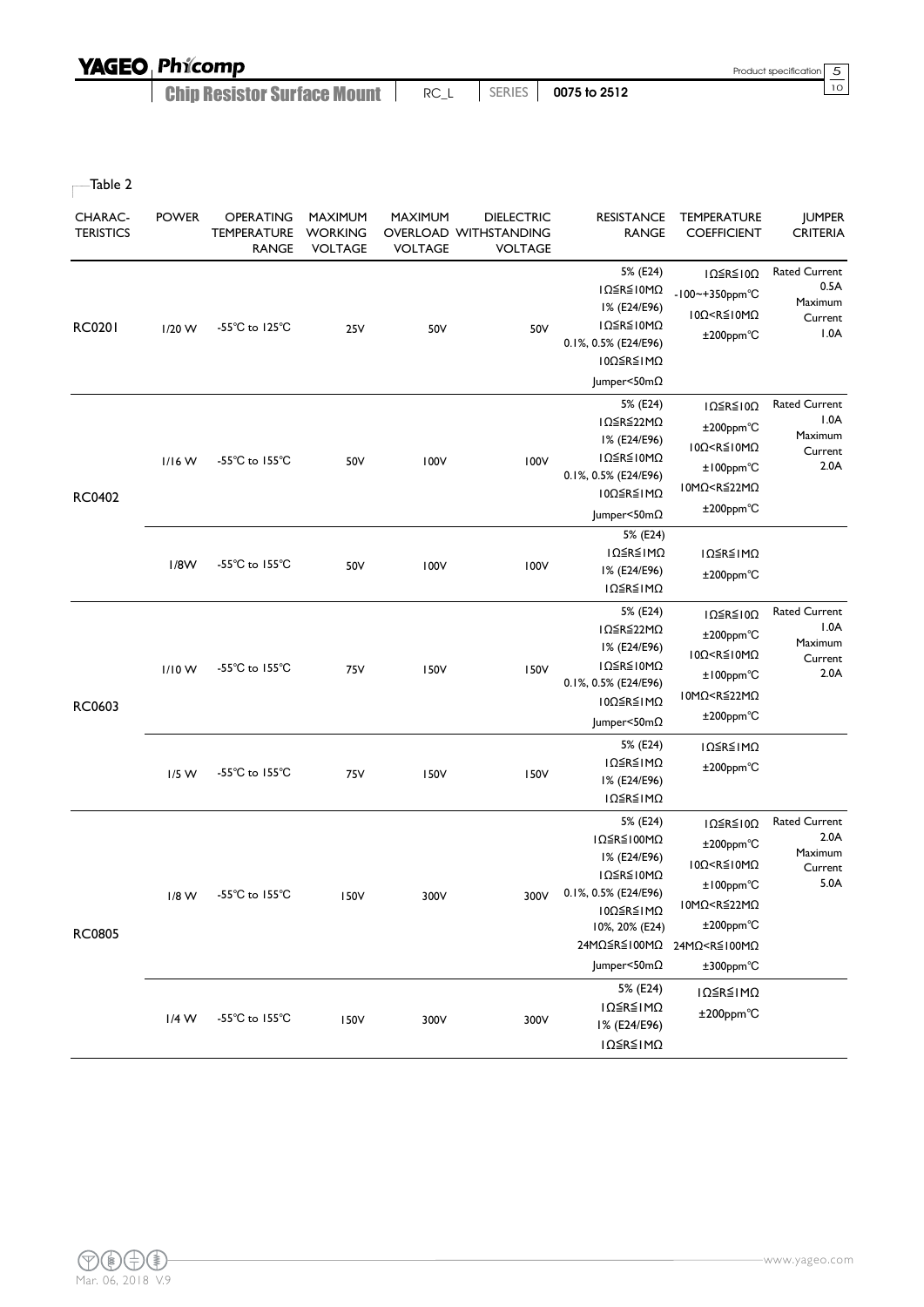Chip Resistor Surface Mount <sup>10</sup> RC\_L SERIES **0075 to 2512**

#### FOOTPRINT AND SOLDERING PROFILES

For recommended footprint and soldering profiles, please refer to data sheet "Chip resistors mounting"

| Table 2                     |                         |                                                 |                                                    |                                  |                                                              |                                                                                                                                           |                                                                                                                                                                            |                                                             |
|-----------------------------|-------------------------|-------------------------------------------------|----------------------------------------------------|----------------------------------|--------------------------------------------------------------|-------------------------------------------------------------------------------------------------------------------------------------------|----------------------------------------------------------------------------------------------------------------------------------------------------------------------------|-------------------------------------------------------------|
| CHARAC-<br><b>TERISTICS</b> | <b>POWER</b>            | <b>OPERATING</b><br><b>TEMPERATURE</b><br>RANGE | <b>MAXIMUM</b><br><b>WORKING</b><br><b>VOLTAGE</b> | <b>MAXIMUM</b><br><b>VOLTAGE</b> | <b>DIELECTRIC</b><br>OVERLOAD WITHSTANDING<br><b>VOLTAGE</b> | <b>RESISTANCE</b><br><b>RANGE</b>                                                                                                         | <b>TEMPERATURE</b><br><b>COEFFICIENT</b>                                                                                                                                   | <b>IUMPER</b><br><b>CRITERIA</b>                            |
| <b>RC1206</b>               | $1/4$ W                 | $-55^{\circ}$ C to $155^{\circ}$ C              | 200V                                               | 400V                             | 500V                                                         | 5% (E24)<br>IΩ≦R≦100MΩ<br>I% (E24/E96)<br>ΙΩ≦R≦Ι0ΜΩ<br>0.1%, 0.5% (E24/E96)<br>10Ω≦R≦IMΩ<br>10%, 20% (E24)<br>24MΩ≦R≦100MΩ<br>Jumper<50mΩ | $I\Omega \leq R \leq I\ 0\Omega$<br>±200ppm°C<br>$10\Omega < R \leq 10 M\Omega$<br>$±100$ ppm $°C$<br>10MΩ <r≦22mω<br>±200ppm°C<br/>24MΩ≦R≦100MΩ<br/>±300ppm°C</r≦22mω<br> | <b>Rated Current</b><br>2.0A<br>Maximum<br>Current<br>10.0A |
|                             | $1/2$ W                 | $-55^{\circ}$ C to $155^{\circ}$ C              | 200V                                               | 400V                             | 500V                                                         | 5% (E24)<br>ΙΩ≦R≦ΙΜΩ<br>I% (E24/E96)<br>ΙΩ≦R≦ΙΜΩ                                                                                          | ΙΩ≦R≦ΙΜΩ<br>$±200$ ppm $°C$                                                                                                                                                |                                                             |
| <b>RC1210</b>               | $1/2$ W                 | $-55^{\circ}$ C to $155^{\circ}$ C              | 200V                                               | 500V                             | 500V                                                         | 5% (E24)<br>IΩ≦R≦22MΩ<br>I% (E24/E96)<br>ΙΩ≦R≦Ι0ΜΩ<br>0.1%, 0.5% (E24/E96)<br>10Ω≦R≦1MΩ<br>Jumper<50m $\Omega$                            | ΙΩ≦R≦Ι0Ω<br>±200ppm°C<br>$10\Omega < R \le 10 M\Omega$<br>$±100$ ppm $°C$<br>10MΩ <r≦22mω<br>±200ppm°C</r≦22mω<br>                                                         | <b>Rated Current</b><br>2.0A<br>Maximum<br>Current<br>10.0A |
| <b>RC1218</b>               | $\mathsf{I} \mathsf{W}$ | -55 $^{\circ}$ C to 155 $^{\circ}$ C            | 200V                                               | 500V                             | 500V                                                         | 5% (E24)<br>ΙΩ≦R≦ΙΜΩ<br>I% (E24/E96)<br>ΙΩ≦R≦ΙΜΩ<br>0.1%, 0.5% (E24/E96)<br>10Ω≦R≦IMΩ<br>Jumper<50m $\Omega$                              | $I\Omega \leq R \leq I\ 0\Omega$<br>$±200$ ppm $°C$<br>$10\Omega < R \leq 1 M\Omega$<br>$±100$ ppm $°C$                                                                    | <b>Rated Current</b><br>6.0A<br>Maximum<br>Current<br>10.0A |
| <b>RC2010</b>               | 3/4 W                   | -55 $^{\circ}$ C to 155 $^{\circ}$ C            | 200V                                               | 500V                             | 500V                                                         | 5% (E24)<br>IΩ≦R≦22MΩ<br>I% (E24/E96)<br>ΙΩ≦R≦Ι0ΜΩ<br>0.1%, 0.5% (E24/E96)<br>10Ω≦R≦1MΩ<br>$ $ umper<50m $\Omega$                         | ΙΩ≦R≦Ι0Ω<br>±200ppm°C<br>$10\Omega < R \leq 10 M\Omega$<br>$±100$ ppm $°C$<br>10MΩ <r≦22mω<br>±200ppm°C</r≦22mω<br>                                                        | <b>Rated Current</b><br>2.0A<br>Maximum<br>Current<br>10.0A |
| <b>RC2512</b>               | IW                      | -55°C to 155°C                                  | 200V                                               | 500V                             | 500V                                                         | 5% (E24)<br>IΩ≦R≦22MΩ<br>I% (E24/E96)<br>ΙΩ≦R≦Ι0ΜΩ<br>0.1%, 0.5% (E24/E96)<br>10Ω≦R≦IMΩ<br>Jumper<50mΩ                                    | IΩ≦R≦10Ω<br>±200ppm°C<br>10Ω <r≦10mω<br>±100ppm°C<br/>10MΩ<r≦22mω<br>±200ppm°C</r≦22mω<br></r≦10mω<br>                                                                     | <b>Rated Current</b><br>2.0A<br>Maximum<br>Current<br>10.0A |
|                             | 2 W                     | -55°C to 155°C                                  | 200V                                               | 400V                             | 500V                                                         | 5% (E24)<br>ΙΩ≦R≦ΙΜΩ<br>I% (E24/E96)<br>ΙΩ≦R≦ΙΜΩ                                                                                          | ΙΩ≦R≦ΙΜΩ<br>±200ppm°C                                                                                                                                                      |                                                             |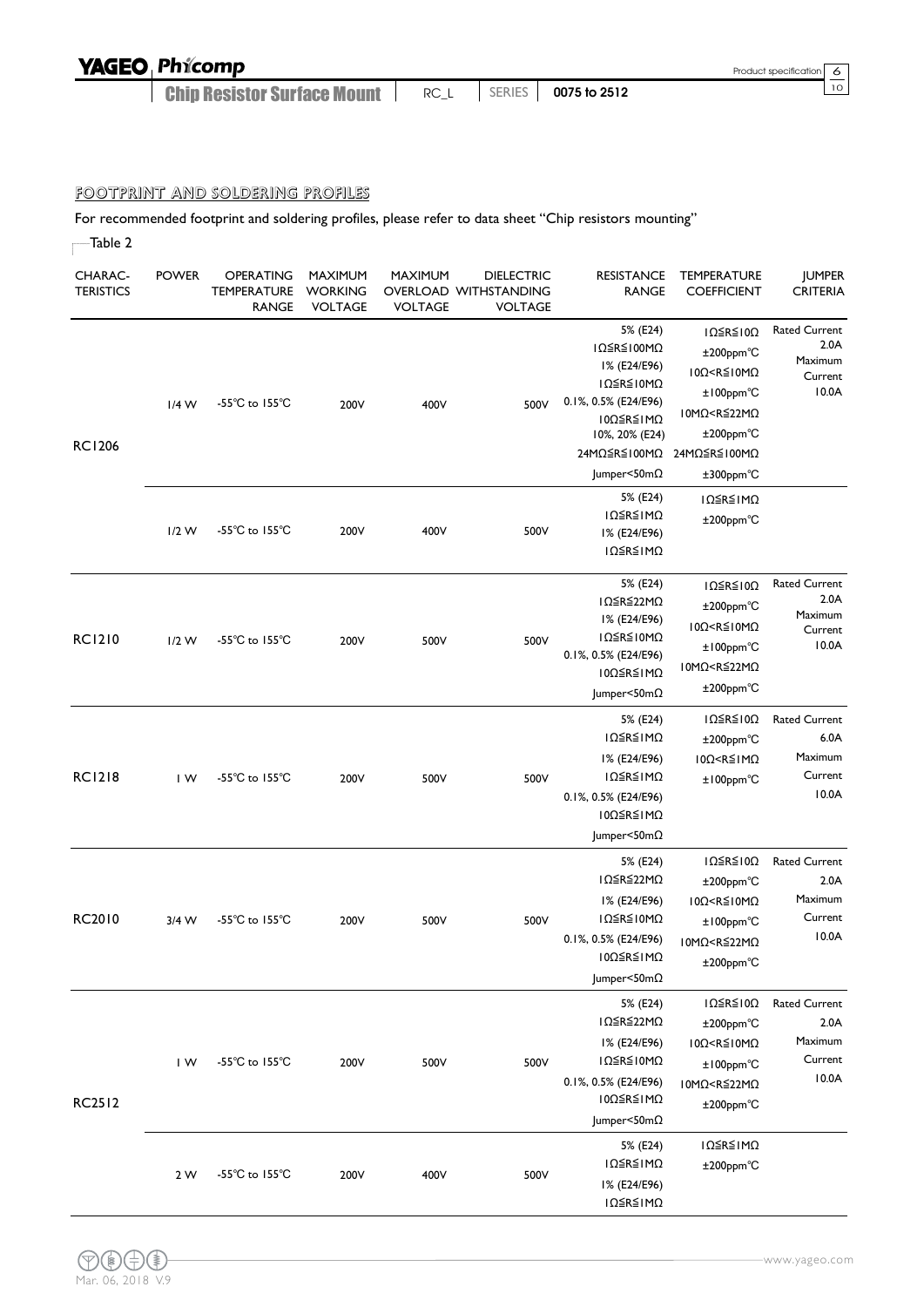Chip Resistor Surface Mount

<sup>10</sup> RC\_L SERIES **0075 to 2512**

Product specification  $\frac{7}{10}$ 

#### PACKING STYLE AND PACKAGING QUANTITY

**Table 3** Packing style and packaging quantity

| <b>PACKING STYLE</b>  | PAPER TAPING REEL (R) |             |              | ESD SAFE REEL (S)<br>(4MM WIDTH, IMM<br>PITCH PLASTIC<br>EMBOSSED) | <b>EMBOSSED</b><br><b>TAPING REEL</b> |
|-----------------------|-----------------------|-------------|--------------|--------------------------------------------------------------------|---------------------------------------|
| <b>REEL DIMENSION</b> | 7" (178 mm)           | 10" (254mm) | 13" (330 mm) | 7" (178 mm)                                                        | 7" (178 mm)                           |
| <b>RC0075</b>         | ---                   |             | ---          | 20000                                                              | ---                                   |
| <b>RC0100</b>         | 20000                 |             | 80000        | 40000                                                              | ---                                   |
| <b>RC0201</b>         | 10000                 | 20000       | 50000        | $---$                                                              | ---                                   |
| <b>RC0402</b>         | 10000                 | 20000       | 50000        |                                                                    |                                       |
| RC0603                | 5000                  | 10000       | 20000        |                                                                    |                                       |
| <b>RC0805</b>         | 5000                  | 10000       | 20000        | ---                                                                | ---                                   |
| <b>RC1206</b>         | 5000                  | 10000       | 20000        | ---                                                                |                                       |
| <b>RC1210</b>         | 5000                  | 10000       | 20000        |                                                                    |                                       |
| <b>RC1218</b>         | ---                   | ---         | $---$        | $---$                                                              | 4000                                  |
| RC2010                | ---                   | ---         | ---          | ---                                                                | 4000                                  |
| <b>RC2512</b>         | ---                   | ---         | $---$        | $---$                                                              | 4000                                  |

#### **NOTE**

For tape and reel specification/dimensions, please refer to data sheet "Chip resistors packing".

#### FUNCTIONAL DESCRIPTION

#### **OPERATING TEMPERATURE RANGE**

RC0402 to RC2512 Range: -55℃ to +155℃ (Fig. 10-1) RC0075 to RC0201 Range: -55℃ to +125℃ (Fig. 10-2)

#### **POWER RATING**

Each type rated power at 70 °C: RC0075=1/50W RC0100=1/32W RC0201=1/20W RC0402=1/16W, 1/8W RC0603=1/10W, 1/5W RC0805=1/8W, 1/4W RC1206=1/4W, 1/2W RC1210=1/2W RC1218=1W RC2010=3/4W RC2512=1W, 2W

#### **RATED VOLTAGE**

The DC or AC (rms) continuous working voltage corresponding to the rated power is determined by the following formula:

$$
V = \sqrt{PxR}
$$

or max. working voltage whichever is less Where

 $V =$  Continuous rated DC or AC (rms) working voltage (V)

 $P =$  Rated power (W)

R = Resistance value  $(\Omega)$ 



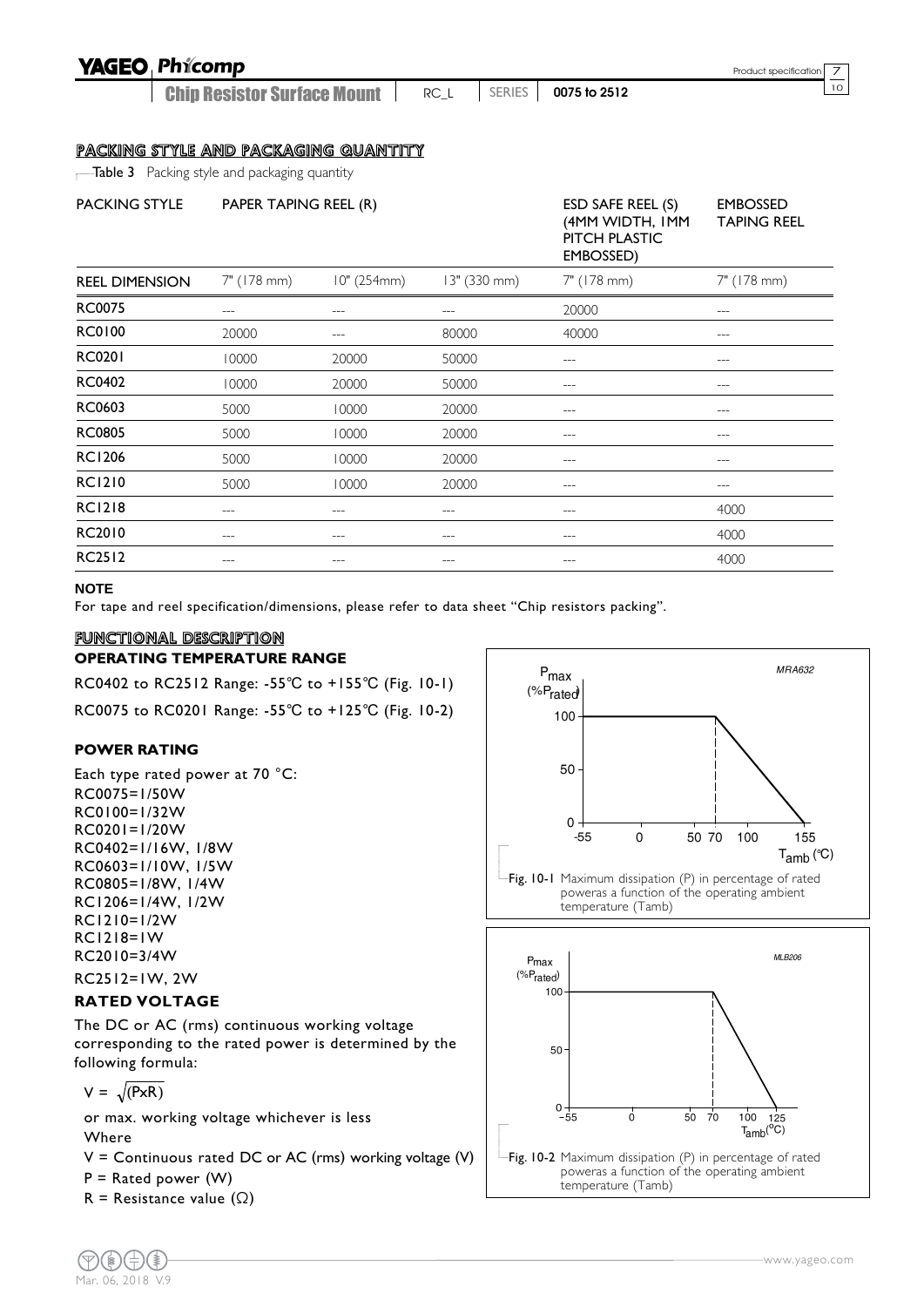Chip Resistor Surface Mount <sup>10</sup> RC\_L SERIES **0075 to 2512**

#### TESTS AND REQUIREMENTS

Table 8 Test condition, procedure and requirements

| <b>TEST</b>                                 | <b>TEST METHOD</b>                           | <b>PROCEDURE</b>                                                                                                                                 | <b>REQUIREMENTS</b>                                                                                                                               |
|---------------------------------------------|----------------------------------------------|--------------------------------------------------------------------------------------------------------------------------------------------------|---------------------------------------------------------------------------------------------------------------------------------------------------|
| Temperature<br>Coefficient of<br>Resistance | MIL-STD-202 Method 304                       | At +25/-55°C and +25/+125°C                                                                                                                      | Refer to table 2                                                                                                                                  |
| (T.C.R.)                                    |                                              | Formula:                                                                                                                                         |                                                                                                                                                   |
|                                             |                                              | T.C.R= $\frac{R_2 - R_1}{R_1(t_2 - t_1)} \times 10^6$ (ppm/°C)                                                                                   |                                                                                                                                                   |
|                                             |                                              | Where                                                                                                                                            |                                                                                                                                                   |
|                                             |                                              | $t_1$ =+25 °C or specified room temperature                                                                                                      |                                                                                                                                                   |
|                                             |                                              | $t_2$ =-55 °C or +125 °C test temperature                                                                                                        |                                                                                                                                                   |
|                                             |                                              | $R_1$ =resistance at reference temperature in ohms<br>$R_2$ =resistance at test temperature in ohms                                              |                                                                                                                                                   |
| Life/ Endurance                             | MIL-STD-202 Method 108A<br>IEC 60115-14.25.1 | At 70±2°C for 1,000 hours; RCWV applied for<br>1.5 hours on and 0.5 hour off, still air required                                                 | $0075: \pm (5\% + 100 \text{m}\Omega)$<br><100m $\Omega$ for jumper<br>$01005: \pm (3\% + 50m\Omega)$<br>$<$ 100m $\Omega$ f or jumper<br>Others: |
|                                             |                                              |                                                                                                                                                  | $\pm$ (1%+50m $\Omega$ ) for B/D/F tol<br>$\pm$ (3%+50m $\Omega$ ) for J tol<br><100mR for jumper                                                 |
| High                                        | MIL-STD-202 Method 108A                      | 1,000 hours at maximum operating temperature                                                                                                     | $0075: \pm (5\% + 100 \text{m}\Omega)$                                                                                                            |
| Temperature<br><b>Exposure</b>              | IEC 60068-2-2                                | depending on specification, unpowered.                                                                                                           | <100m $\Omega$ for jumper<br>$01005: \pm (1\% + 50m\Omega)$<br>$<$ 50m $\Omega$ f or jumper                                                       |
|                                             |                                              |                                                                                                                                                  | Others:                                                                                                                                           |
|                                             |                                              |                                                                                                                                                  | $\pm$ (1%+50m $\Omega$ ) for B/D/F tol                                                                                                            |
|                                             |                                              |                                                                                                                                                  | $\pm$ (2%+50m $\Omega$ ) for J tol                                                                                                                |
|                                             |                                              |                                                                                                                                                  | <50mR for jumper                                                                                                                                  |
| Moisture<br>Resistance                      | MIL-STD-202 Method 106G                      | Each temperature / humidity cycle is defined at<br>8 hours (method 106F), 3 cycles / 24 hours for<br>10d with 25°C / 65°C 95% R.H, without steps | $0075: \pm (2%+100m\Omega)$<br><100m $\Omega$ for jumper<br>$01005: \pm (2\% + 50m\Omega)$<br>$<$ 100m $\Omega$ f or jumper                       |
|                                             |                                              | 7a & 7b, unpowered                                                                                                                               | Others:                                                                                                                                           |
|                                             |                                              | Parts mounted on test-boards, without<br>condensation on parts                                                                                   | $\pm$ (0.5%+50m $\Omega$ ) for B/D/F tol                                                                                                          |
|                                             |                                              |                                                                                                                                                  | $\pm$ (2%+50m $\Omega$ ) for   tol                                                                                                                |
|                                             |                                              |                                                                                                                                                  | <100mR for jumper                                                                                                                                 |
| Humidity                                    | IEC 60115-14.24.2                            | Steady state for 1000 hours at 40°C / 95% R.H.<br>RCWV applied for 1.5 hours on and<br>0.5 hour off                                              | $0075: \pm (5%+100m\Omega)$<br>no visible damage<br>$01005: \pm (3\% + 50m\Omega)$<br>$<$ 100m $\Omega$ f or jumper                               |
|                                             |                                              |                                                                                                                                                  | Others:                                                                                                                                           |
|                                             |                                              |                                                                                                                                                  | $\pm$ (1%+50m $\Omega$ ) for B/D/F tol                                                                                                            |
|                                             |                                              |                                                                                                                                                  | $\pm$ (2%+50m $\Omega$ ) for J tol                                                                                                                |
|                                             |                                              |                                                                                                                                                  | <100mR for jumper                                                                                                                                 |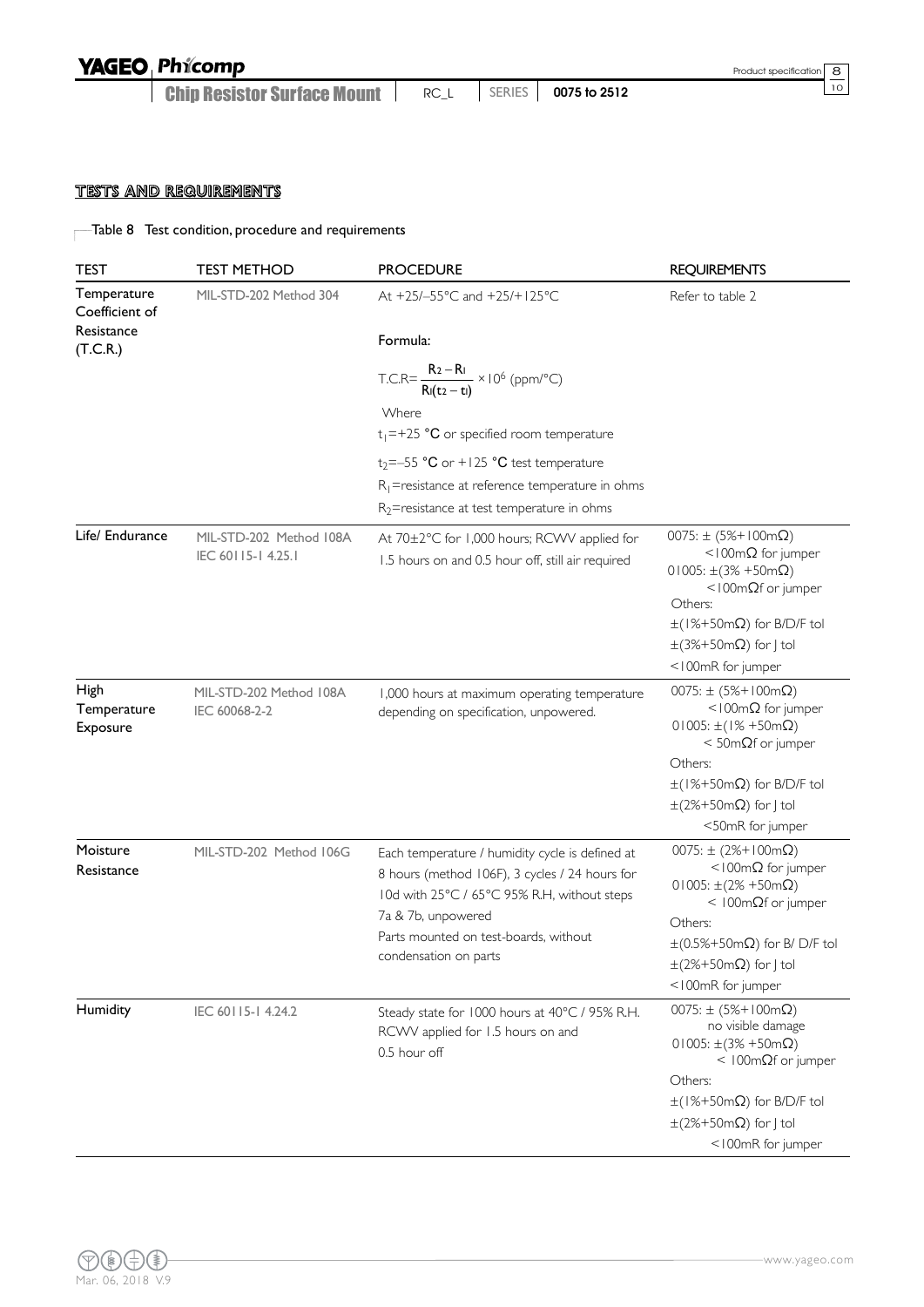Chip Resistor Surface Mount <sup>10</sup> RC\_L SERIES **0075 to 2512**

Product specification  $\frac{9}{10}$ 

| Thermal<br>Shock                 | MIL-STD-202 Method 107G                    | $-55/+125°C$<br>Note Number of cycles required is 300.<br>Devices mounted                                                                                                                               | $0075/01005$ : ±(1% +50m $\Omega$ )<br>$<$ 50m $\Omega$ f or jumper<br>Others:                                                                                                                                                                                                          |  |  |
|----------------------------------|--------------------------------------------|---------------------------------------------------------------------------------------------------------------------------------------------------------------------------------------------------------|-----------------------------------------------------------------------------------------------------------------------------------------------------------------------------------------------------------------------------------------------------------------------------------------|--|--|
|                                  |                                            | Maximum transfer time is 20 seconds.<br>Dwell time is 15 minutes. Air - Air                                                                                                                             | $\pm (0.5\% + 50 \text{m}\Omega)$ for B/D/F tol<br>$\pm$ (1%+50m $\Omega$ ) for J tol<br>< 50mR for jumper                                                                                                                                                                              |  |  |
| <b>Short Time</b><br>Overload    | IEC 60115-14.13                            | 2.5 times RCWV or maximum overload voltage<br>which is less for 5 seconds at room temperature                                                                                                           | $0075/01005$ : $\pm(2\% + 50m\Omega)$<br>$<$ 50m $\Omega$ f or jumper<br>Others:<br>$\pm$ (1%+50m $\Omega$ ) for B/D/F tol<br>$\pm$ (2%+50m $\Omega$ ) for J tol<br><50mR for jumper<br>No visible damage                                                                               |  |  |
| Board Flex/<br>Bending           | IEC 60115-14.33                            | Device mounted or as described only I board<br>bending required<br>bending time: 60±5 seconds<br>0075/0100/0201/0402:5mm;<br>0603/0805:3mm;<br>1206 and above:2mm                                       | $0075/01005$ : ±(1% +50m $\Omega$ )<br>$<$ 50m $\Omega$ f or jumper<br>Others:<br>$\pm$ (1%+50m $\Omega$ ) for B/D/F/J tol<br><50mR for jumper<br>No visible damage                                                                                                                     |  |  |
| Solderability<br>- Wetting       | J-STD-002 test B                           | Electrical Test not required Magnification 50X<br>SMD conditions:<br>Ist step: method B, aging 4 hours at 155°C<br>dry heat<br>2nd step: leadfree solder bath at 245±3°C<br>Dipping time: 3±0.5 seconds | W ell tinned<br>(>95% covered)<br>No visible damage                                                                                                                                                                                                                                     |  |  |
| -Leaching                        | J-STD-002 test D                           | Leadfree solder , 260°C, 30 seconds immersion<br>time                                                                                                                                                   | No visible damage                                                                                                                                                                                                                                                                       |  |  |
| -Resistance to<br>Soldering Heat | MIL-STD-202 Method 210F<br>IEC 60115-14.18 | Condition B, no pre-heat of samples<br>Leadfree solder, 260°C ±5°C, 10 ±1 seconds<br>immersion time<br>Procedure 2 for SMD: devices fluxed and<br>cleaned with isopropanol                              | 0075: $\pm$ (3%+50m $\Omega$ )<br>$<$ 50m $\Omega$ for jumper<br>$01005: \pm (1\% + 50 \text{m}\Omega)$<br>$<$ 50m $\Omega$ f or jumper<br>Others:<br>$\pm (0.5\% + 50 \text{m}\Omega)$ for B/D/F tol.<br>$\pm$ (1% +50m $\Omega$ ) for J tol.<br><50mR for jumper<br>No visible damage |  |  |